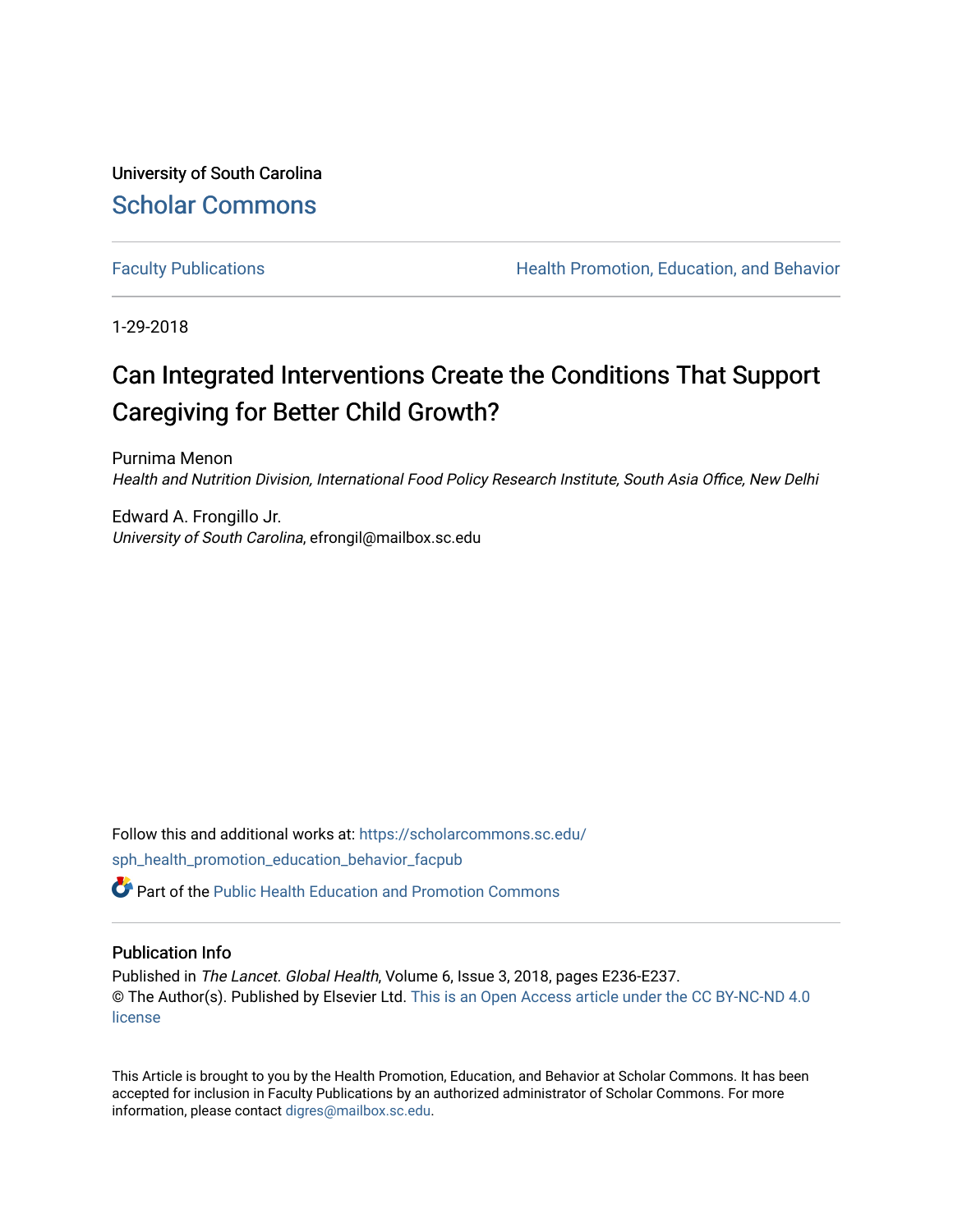## **Comment**

# **Can integrated interventions create the conditions that support caregiving for better child growth?**

Children born to healthy mothers who live in homes with piped water and improved sanitation, are fed adequate diets, and have appropriate health care have better growth outcomes. Yet intervention trials to test the effects of integrated delivery of specific interventions that address elements of these determinants—such as the Articles by Stephen Luby and colleagues<sup>1</sup> and Clair Null and colleagues<sup>2</sup> reported in this issue of *The Lancet Global Healt*h—have come up short.

The two studies were well designed and conducted in contexts where the burden of malnutrition is high and water quality, sanitation, handwashing, and nutrition practices are inadequate. We congratulate the study teams for their ambitious efforts at developing, implementing, and evaluating this set of integrated interventions that target major risk factors for poor child growth (water quality, sanitation, and nutrient intake) in tight timeframes and in two different contexts. The findings offer important lessons in intervention delivery and uptake and they force us to think about the implications of what integrated interventions aim to do. First, in Bangladesh,<sup>1</sup> where intervention delivery and adherence was high, the findings raise questions about the convergence with other components of caregiving that affect children's diets, sanitation behaviours, and consequently, growth.<sup>3</sup> Second, in Kenya,<sup>2</sup> where intervention delivery was suboptimal (especially in the second year when promotion visits dropped sharply), the findings call into question the implementation factors that are necessary to support effective delivery, including worker motivation, supportive supervision, and refresher training. Both implementation and utilisation, in context, deserve further explanation and investigation and we look forward to more on this from the authors.

The absence of a synergistic effect from the sanitation and nutrition interventions in the two studies highlight the restricted ability of specific interventions to fully address multiple determinants of child growth. Optimal growth and development are influenced by thousands of caregiving behaviours that together create an enabling microenvironment for each child. For example, a child will need to be fed at least 3000 times between birth and 24 months (an average of five times a day) and will need to be cleaned after urination and defecation just as often. Countless more interactions are needed to soothe a child to sleep, stimulate their brain, and keep them safe. What proportion of this staggering number of interactions are responsive to specific interventions that are likely to be able to support child growth without equivalent efforts to change the context for caregiving beyond what even the best implemented interventions can reach?

Theories in child development and nutrition ask that we consider in research and policy what conditions best enable optimal caregiving. Urie Bronfenbrenner's<sup>4</sup> bioecological model of child development places the caregiving dyad (parent and child) and its interactions at the centre of development. His elegant model reminds us that the role of household environments, society, economics, and policy is to shape and support dyadic interactions that are, in totality, nurturing, responsive, and stimulating. About two decades ago, we highlighted that investments in supportive resources for caregiving—a set of factors that surround this dyad—are essential for caregiving that can support growth and development.5 These models lead us to ask what instruments can most effectively create the conditions that enable, support, and strengthen the thousands of caregiving interactions linked to feeding, cleaning, stimulating, and protecting children in the first 2 years of life. The reason that the nutrient supplement intervention used in these studies was effective at easing conditions for infant feeding was probably because it assured availability of a nutritious, accessible, palatable, and safe food supplement that was convenient and fit easily into daily feeding routines. By contrast, the water, sanitation, and handwashing interventions were potentially unable to fit similarly into routine caregiving. The absence of a synergistic effect in these studies could be because one component supported and shaped daily caregiving effectively while the other did not.

A key message of the studies is not that these determinants—water, sanitation, hygiene, nutrition, and information—do not matter for child growth. Indeed, they matter so much that we, as a community, need to



Published **Online** January 29, 2018 http://dx.doi.org/10.1016/ S2214-109X(18)30028-7

See **Articles** pages e302 and e316